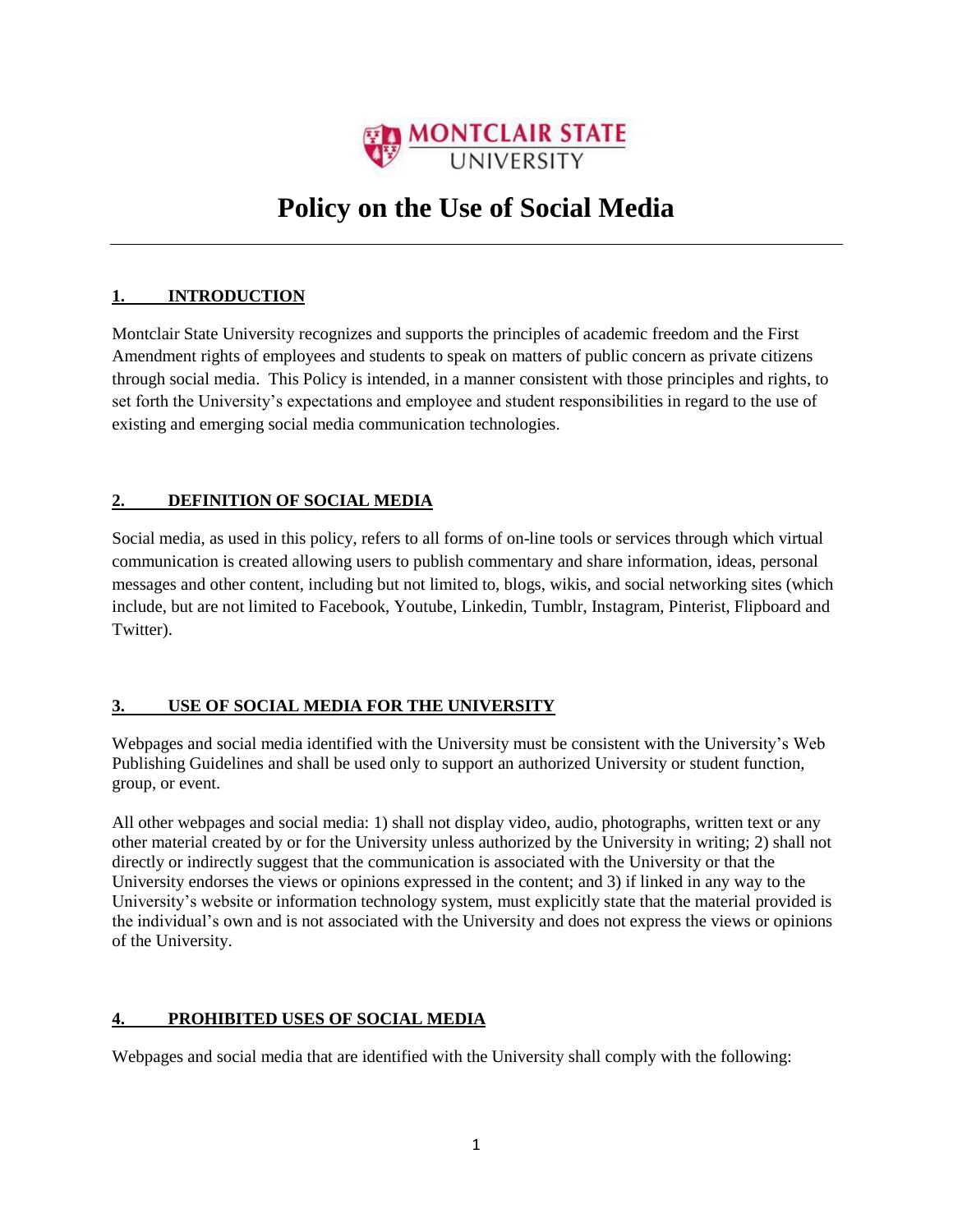- 1. Expressions of speech that constitute libel are prohibited. Libel means speech that intentionally or negligently makes false statements about an individual, group or entity that causes injury to his/her/its reputation; and speech that maliciously makes false statements about a public official causing injury to his/her reputation.
- 2. Expressions of speech that are obscene and not protected by the First Amendment are prohibited. Obscenity means a depiction or description, in a patently offensive way, of sexual conduct or excretory functions that, when taken as a whole, lacks serious literary, artistic, political or scientific value or that the average person, applying contemporary local standards, would find, when taken as a whole, appeals to prurient interests.
- 3. Expressions of speech that constitute harassment or discrimination under New Jersey or Federal law are prohibited.
- 4. Expressions of speech that are directed to inciting or producing imminent violence or other breach of the peace and are likely to incite or produce such action are prohibited.
- 5. Expressions of speech that reveal information protected from disclosure by New Jersey or Federal law, including confidential student information, protected health information, confidential personal information, personal financial information, or confidential research data are prohibited.
- 6. Expressions of speech that violate the rules and procedures issued by the New Jersey Ethics Commission governing State employees are prohibited. For example, speech that would promote or endorse a product or event, vendor, political party, political candidate, or a personal cause is prohibited.
- 7. The use of film, photographs, logos, or other material that violates the copyright, trademark or intellectual property rights of the University or others is prohibited.
- 8. Digital and audio recordings of live or on-line classroom instruction may be published on Social Media by University employees in the course of their official duties, consistent with applicable University policies. However, digital and audio recordings of live or on-line classroom instruction may not be published by University students on Social Media without the prior written consent of the relevant faculty member(s) and the University.

## **5. EXPECTATION OF PRIVACY**

University employees and students shall have an expectation of privacy in computer related infrastructure, storage equipment and other devices consistent with the University's Policy on Responsible Computing.

The University will not require a current or prospective employee or student to disclose whether he or she maintains a Personal Social Media Account, nor will it require a current or prospective employee or student to provide or disclose a user name or password, or provide the University access to a Personal Social Media Account in order to access any electronic information. A Personal Social Media Account is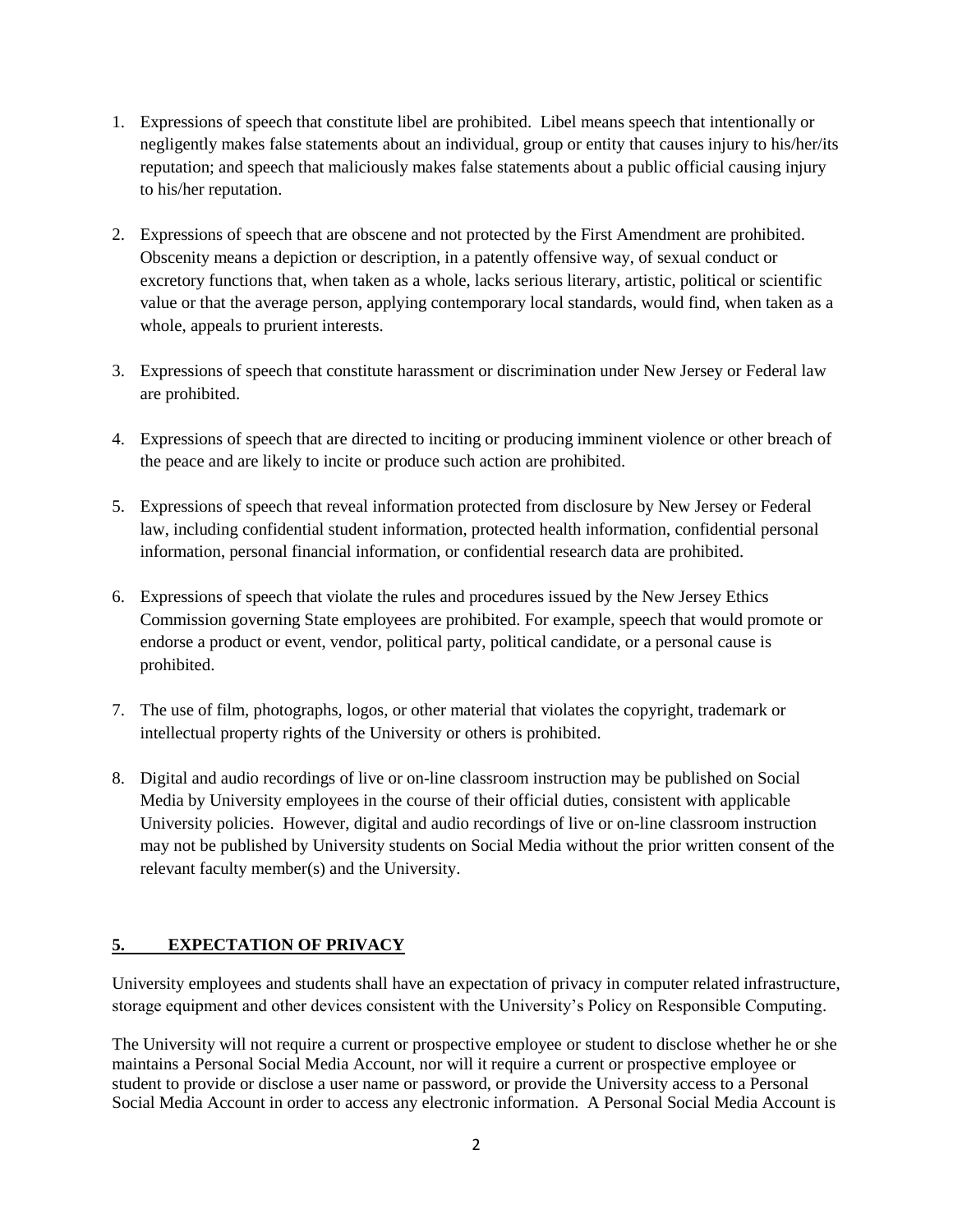defined for the purposes of this Policy as one that is not identified with the University and is not created or maintained by, and does not use, University websites, networks, equipment, or technology.

#### **6. GUIDELINES FOR USE OF SOCIAL MEDIA**

The University's Office of Communications has created a web page with advice and recommendations for posting to specific popular Social Media sites and it can be found here: [http://www.montclair.edu/university-communications/s](http://www.montclair.edu/university-communications/)ocial-media/.

The following are a list of best practices that should be followed by any employee or student who is authorized to use Social Media on behalf of or in connection with the University:

- 1. **Think twice before posting**. Privacy does not exist in Social Media. Be aware that Social Media content can easily be made available to the public at large. If an employee is unsure about posting something or responding to a comment, the employee should consult with his/her supervisor or contact the University's Office of Communications. If a student is unsure about posting something or responding to a comment, the student should consult with the Office of the Dean of Students.
- 2. **Be accurate**. Verify facts before posting on Social Media. Review content for grammatical and spelling errors.
- 3. **Be respectful and professional**. Content should reflect the University's voice by being professional and respectful of others in tone.
- 4. **Protect photographic property**. Photographs posted on social media can easily be appropriated. Consider using a watermark to protect any intellectual property in them. The Photography Policies on the Office of Communications webpage should be consulted before posting photographs on any Social Media.

#### **7. VIOLATIONS**

Employees who violate this Policy may be subject to disciplinary measures, consistent with any applicable collective bargaining agreement, up to and including suspension, dismissal, and termination. Students who violate this Policy may be subject to discipline in accordance with the Student Code of Conduct.

#### **8. RELATED POLICIES AND LINKS**

- Policy on Responsible Use of Computing
- Data Classification and Handling (Safeguarding Sensitive and Confidential Information Policy)
- Web Publishing Policy
- Student Code of Conduct
- Academic Policies Academic Freedom